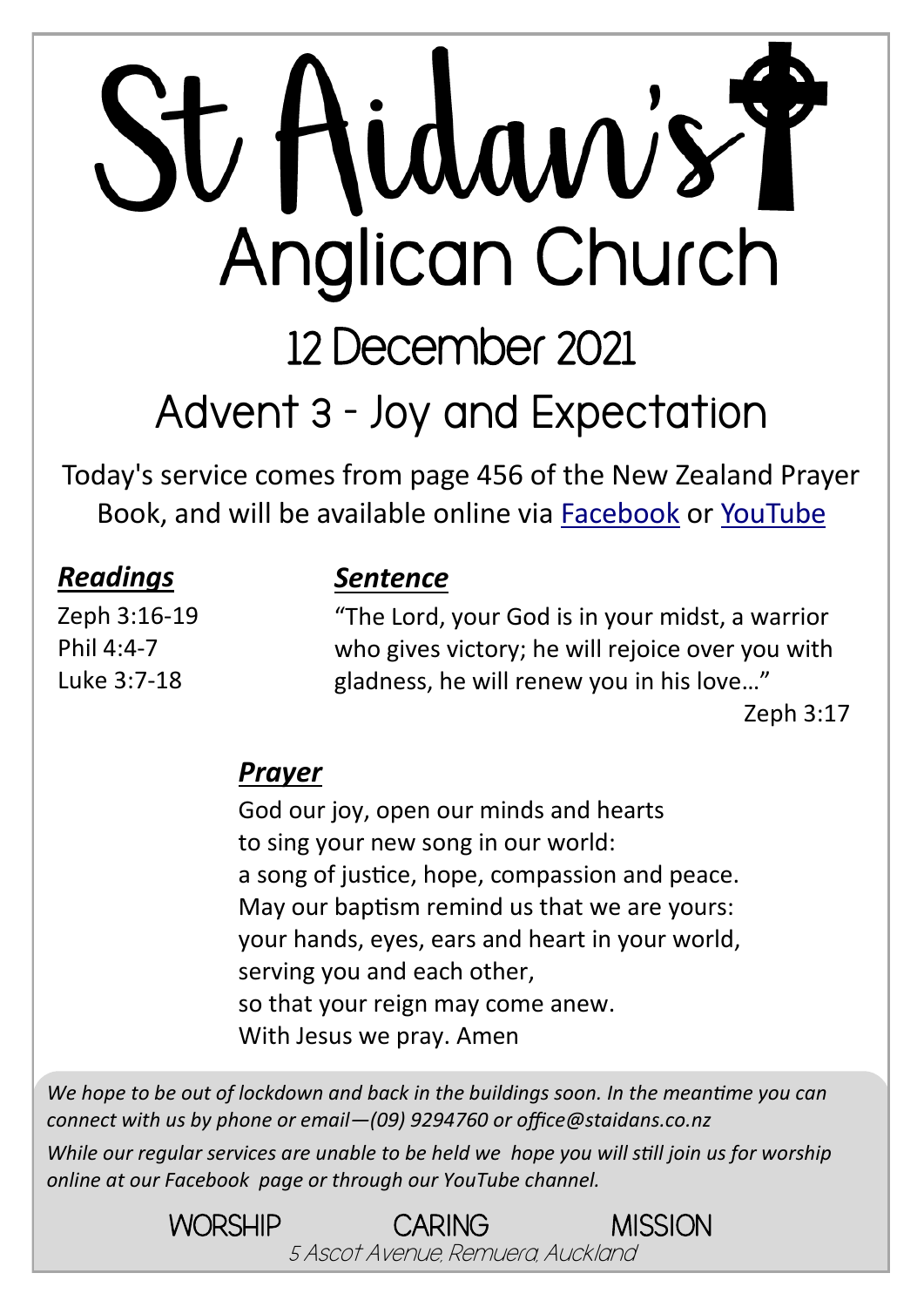## What's on at St Aidan's

## **Today**

#### **Regular services resume in the church under special conditions.**

**8am** - Traditional service.

**9:30am** - Family Service. \**Kids' Church - please contact Izzi for information and options during Red alert 929 4670 ext 5 or [children@staidans.co.nz](mailto:children@staidans.co.nz?subject=Kids)* 

Our service will be shared later via our [Facebook page](https://www.facebook.com/StAidansRemuera/) and [YouTube](https://www.youtube.com/channel/UCp1KTUD3GRs20GGAFeAZ7fQ)  [channel.](https://www.youtube.com/channel/UCp1KTUD3GRs20GGAFeAZ7fQ)

## This Week

**Mainly Music** - Wednesday 9:30am via Zoom. Contact Vicki for access.

**Wednesday Communion** - 11:30am Wednesday in the Church. \*My Vaccine Pass required\*.

**Prayer Meeting** - 9am Thursday in the Gathering Area, continue to join via Zoom with the [Zoom online](https://zoom.us/j/94608668929?pwd=TkZLeU1MY2d5eUpqeTJ5WUJTRHlVUT09)  [meeting ID:](https://zoom.us/j/94608668929?pwd=TkZLeU1MY2d5eUpqeTJ5WUJTRHlVUT09) 946 0866 8929, or join via phone: +64 9 884 6780 with Passcode 1 #.

#### **Carolling in the Community** -

Thursday 16<sup>th</sup> December. Meet at the Church at 5:45pm. If you would like to join us please write your name on the sign up sheet or email Anne in the office.

## **Prayers**

- Please pray for the team as they work through discerning who God might be calling to the position of Associate priest at St Aidan's
- For the places of political unrest particularly praying for the Solomon Islands
- For safety and patience as the Auckland borders lift this week and people travel outside of the region

## Special Service Times

#### **Christmas Eve - Friday 24th Dec**

**7pm -** Traditional Holy Communion **11pm -** Midnight Carols with Holy Communion

#### **Christmas Day - Saturday 25th Dec**

**8am** - Traditional Holy Communion **9:30am -** Family Service with Holy Communion

#### **Sunday 26th December & each Sunday in January**

**9am** - Combined Congregations Holy Communion Service

## Next Week

**8am** - Traditional service.

**9:30am** - Family Service. \**Kids' Church - please contact Izzi.* Our service will be shared later via our [Facebook page](https://www.facebook.com/StAidansRemuera/) and [YouTube](https://www.youtube.com/channel/UCp1KTUD3GRs20GGAFeAZ7fQ)  [channel.](https://www.youtube.com/channel/UCp1KTUD3GRs20GGAFeAZ7fQ)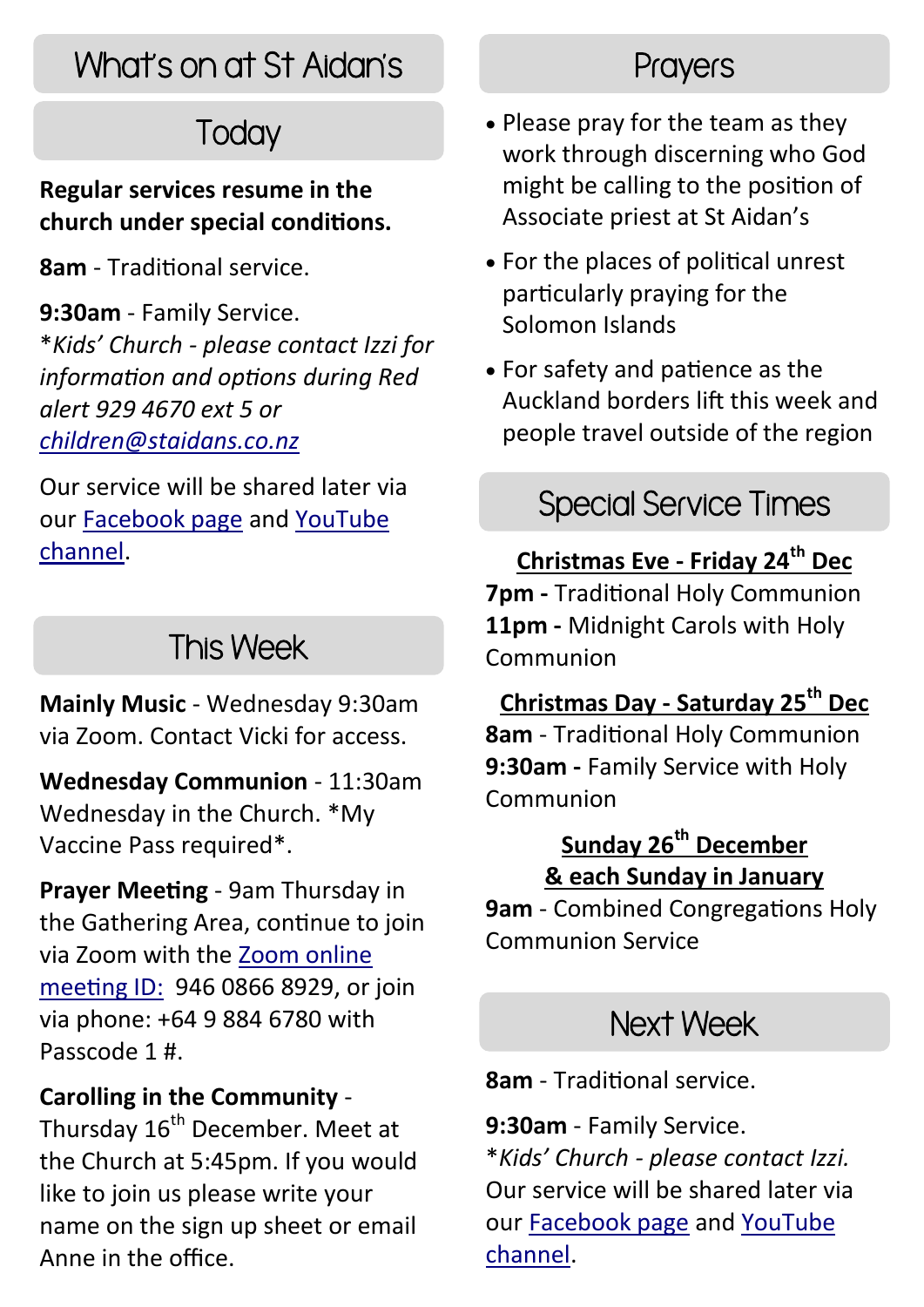## Jams & Preserves For Sale

Anne Priestley has a range of jams and preserves available which she is selling as a



fundraiser for our Garage Sale which had to be cancelled.

An updated list of preserve types, sizes and prices can be found [HERE](https://www.staidans.co.nz/wp-content/uploads/2021/11/Preserves-Nov-2021.pdf) or contact Anne directly 524 2452 / [anne.priestley@gmail.com](mailto:anne.priestley@gmail.com?subject=Preserves)

## Email Updates

You should have received email updates from time to time from St Aidan's. If you have not received anything from the Parish please check your junk mail box and contact Anne if you have never seen them so we can add you to the list as a lot of important information will continue to come through this way.

## Rosters for Dec/Jan

We are looking for help filling the worship rosters from 19<sup>th</sup> December onwards. If you can help, please write your name on the sign up lists in the GA or contact Anne in the office.

*Please note: even if you are usually rostered on a particular Sunday each month we still need you to write your name on the sign up sheet to avoid any confusion.*

## Be A Christmas Angel

#### **Auckland City Mission** -

Te Tāpui Atawhai's annual appeal. Please consider



donating directly to the Mission [here](https://www.aucklandcitymission.org.nz/donate/) or bring a gift for the 'Auckland's Angels' collection to the Church *by 9am Wednesday 15th December.*

**The Anglican Trust for Women and Children** is also looking for help to spread some Christmas cheer to disadvantaged families. Due to current conditions, they can only accept monetary gifts this year. Please donate via the [ATWC website.](https://atwc.org.nz/get-involved/donate/) 

## The Nativity Project

The re-GENERATION installation is now viewable at Holy Trinity Parnell. Why not make this 'growing' scene part of your Advent journey and

support [Trees That](https://www.facebook.com/TreesThatCount/?__cft__%5b0%5d=AZUvz5DYVdO_XmxkFMcgiALCHjeWGy7aIzfUdubee2SgfsWi1Cv1HHQZj0hcebmmPC6BtP0KdSPMoet2Lm28aT9cospTXI9RXvZex2-l4g65hGsodS2vacnujbqKKzkZ--tEvDjHRtMw6rIgjoRcYTfCJWHR2LbtOaN-iZEsT2QOQA&__tn__=kK-R)  [Count](https://www.facebook.com/TreesThatCount/?__cft__%5b0%5d=AZUvz5DYVdO_XmxkFMcgiALCHjeWGy7aIzfUdubee2SgfsWi1Cv1HHQZj0hcebmmPC6BtP0KdSPMoet2Lm28aT9cospTXI9RXvZex2-l4g65hGsodS2vacnujbqKKzkZ--tEvDjHRtMw6rIgjoRcYTfCJWHR2LbtOaN-iZEsT2QOQA&__tn__=kK-R) to plant native trees.



## Carol Service

St Andrew's Epsom are having a Carol Service via Zoom at 7:30pm next Sunday 19<sup>th</sup> December. All welcome to join in for an evening of readings and carols.

Please email the [St Andrew's Church](mailto:office@standrewsepsom.org.nz?subject=Carol%20Service%20Zoom%20Link)  [office](mailto:office@standrewsepsom.org.nz?subject=Carol%20Service%20Zoom%20Link) for an invitation and the Zoom link by Friday.